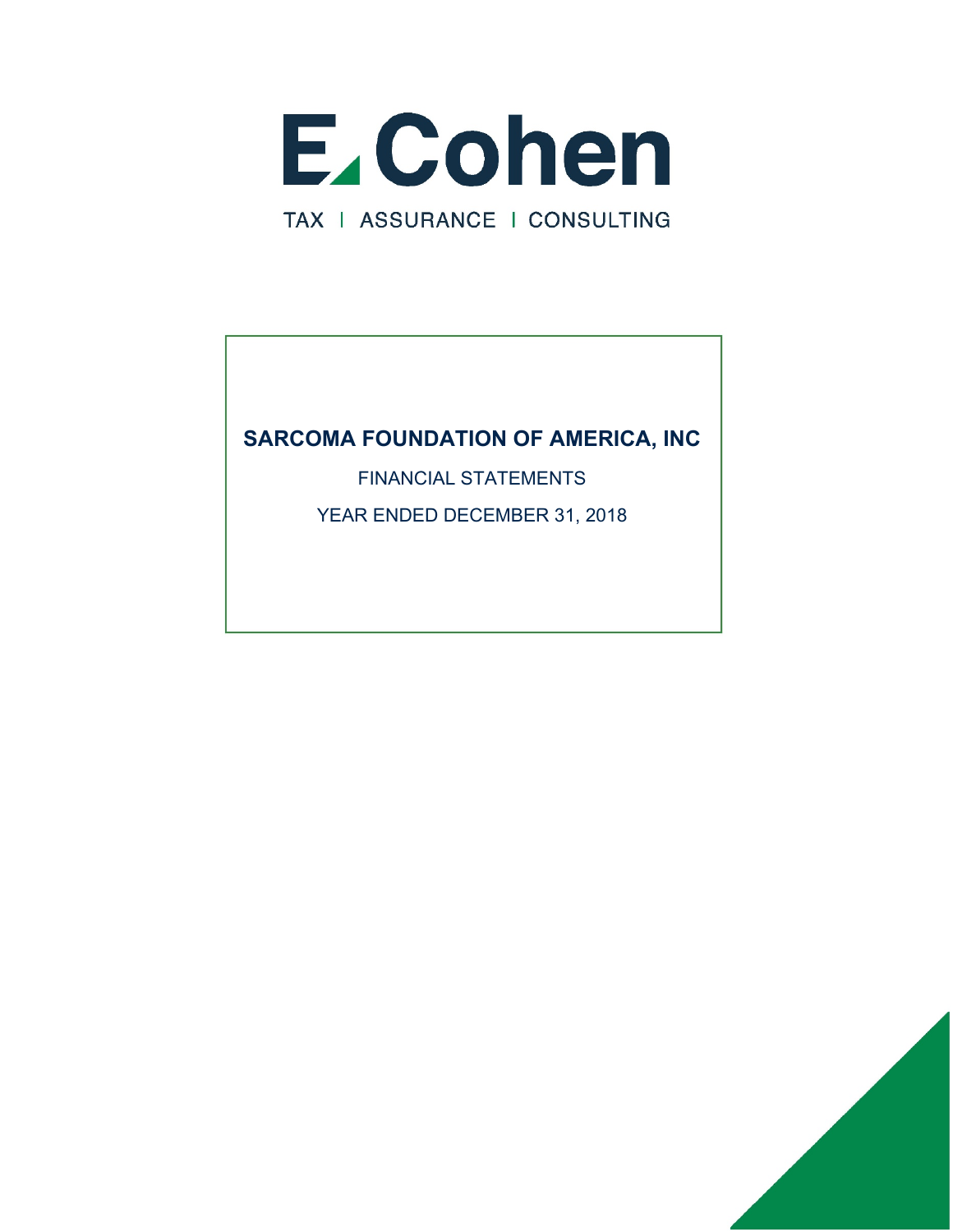# **YEAR ENDED DECEMBER 31, 2018**

### **Table of Contents**

|                                                   | Page      |
|---------------------------------------------------|-----------|
| Independent auditor's report                      | $1 - 2$   |
| <b>Financial statements</b>                       |           |
| Statement of financial position                   | $3 - 4$   |
| Statement of activities and changes in net assets | 5         |
| Statement of functional expenses                  | 6         |
| Statement of cash flows                           | 7         |
| <b>Notes to financial statements</b>              | 8 -<br>17 |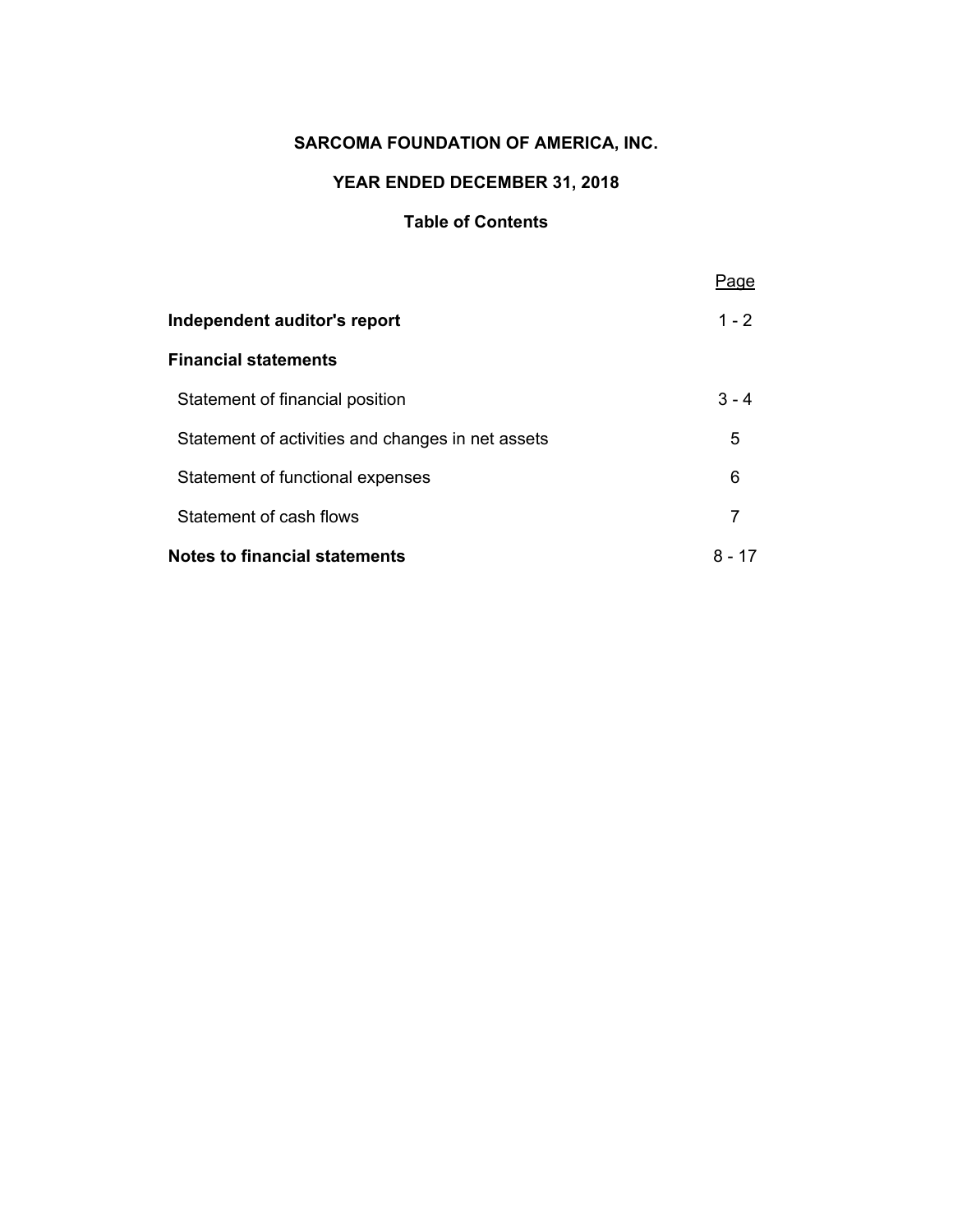

#### **INDEPENDENT AUDITOR'S REPORT**

To the Board of Directors Sarcoma Foundation of America, Inc. Damascus, Maryland

We have audited the accompanying financial statements of Sarcoma Foundation of America, Inc. (a nonprofit organization), which comprise the statement of financial position as of December 31, 2018, and the related statements of activities and changes in net assets, functional expenses, and cash flows for the year then ended, and the related notes to the financial statements.

#### **Management's Responsibility for the Financial Statements**

Management is responsible for the preparation and fair presentation of these financial statements in accordance with accounting principles generally accepted in the United States of America; this includes the design, implementation, and maintenance of internal control relevant to the preparation and fair presentation of financial statements that are free from material misstatement, whether due to fraud or error.

#### **Auditor's Responsibility**

Our responsibility is to express an opinion on these financial statements based on our audit. We conducted our audit in accordance with auditing standards generally accepted in the United States of America. Those standards require that we plan and perform the audit to obtain reasonable assurance about whether the financial statements are free from material misstatement.

An audit involves performing procedures to obtain audit evidence about the amounts and disclosures in the financial statements. The procedures selected depend on the auditor's judgment, including the assessment of the risks of material misstatement of the financial statements, whether due to fraud or error. In making those risk assessments, the auditor considers internal control relevant to the entity's preparation and fair presentation of the financial statements in order to design audit procedures that are appropriate in the circumstances, but not for the purpose of expressing an opinion on the effectiveness of the entity's internal control. Accordingly, we express no such opinion. An audit also includes evaluating the appropriateness of accounting policies used and the reasonableness of significant accounting estimates made by management, as well as evaluating the overall presentation of the financial statements.

We believe that the audit evidence we have obtained is sufficient and appropriate to provide a basis for our audit opinion.



E. Cohen and Company, CPAs | ecohen.com 1 Research Court, Suite 101 Rockville, MD 20850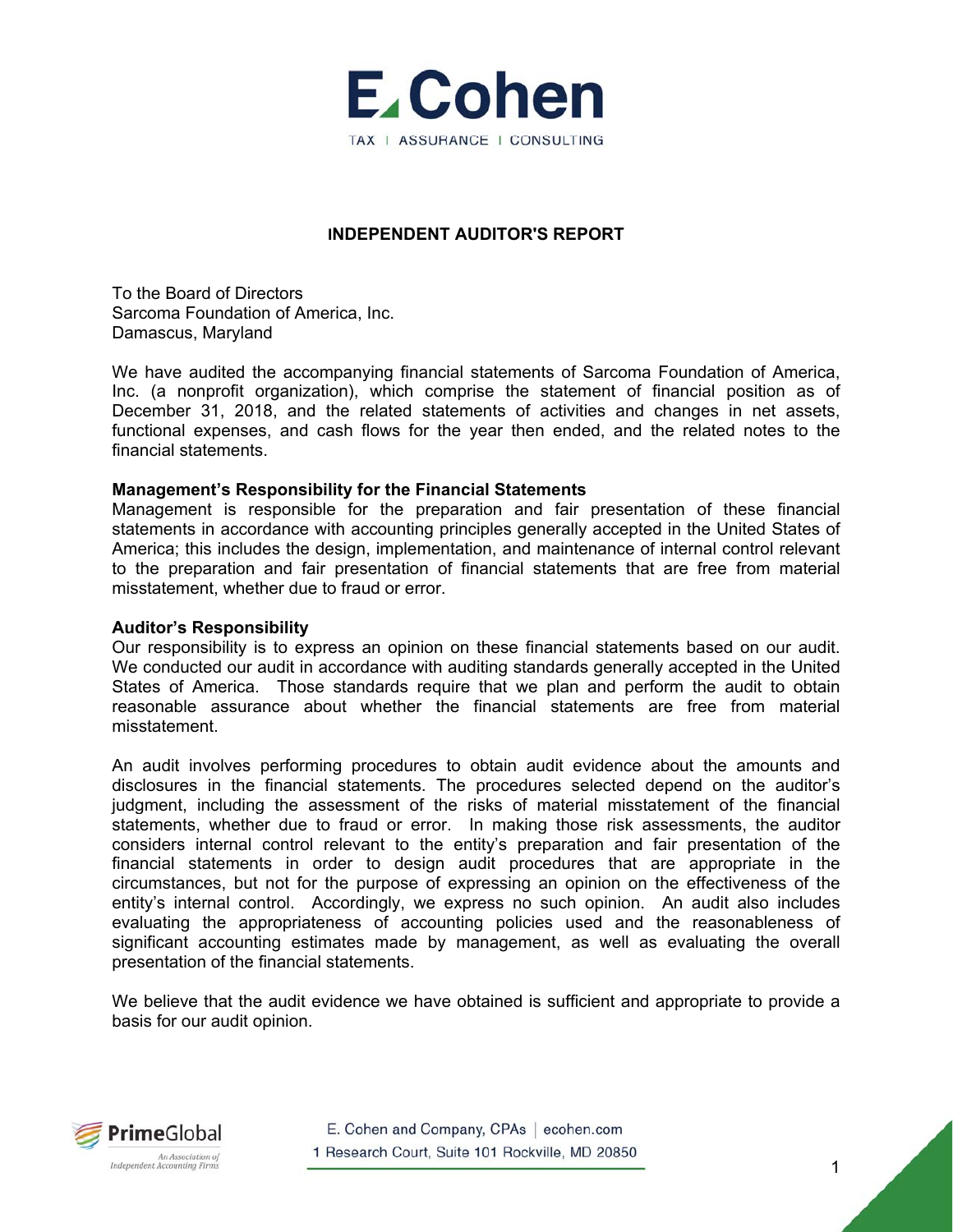#### **Opinion**

In our opinion, the financial statements referred to above present fairly, in all material respects, the financial position of Sarcoma Foundation of America, Inc. as of December 31, 2018, and the changes in its net assets and its cash flows for the year then ended in accordance with accounting principles generally accepted in the United States of America.

### **Emphasis of Matter – Change in Accounting Principle**

As discussed in Note 1 to the financial statements, in 2018, the Organization adopted new accounting guidance in accordance with the Financial Accounting Standards Board (FASB) Accounting Standards Update ASU 2016-14, Not-for-Profit Entities (Topic 958) – *Presentation of Financial Statements of Not-for-Profit Entities.* Our opinion is not modified with respect to this matter.

# E. Cohen and Company, CPAs

September 6, 2019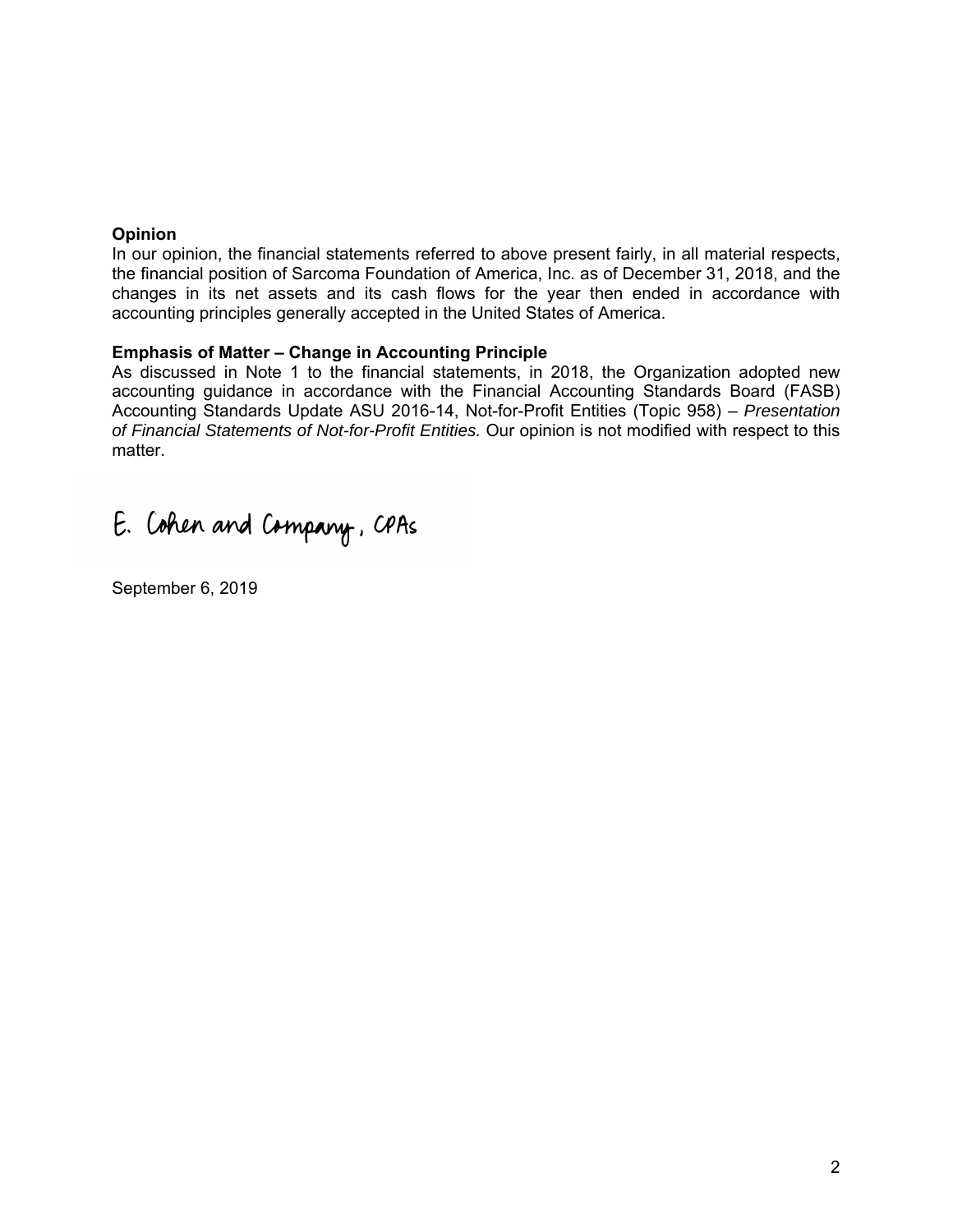# **STATEMENT OF FINANCIAL POSITION DECEMBER 31, 2018**

#### **ASSETS**

| <b>Current assets</b>        |                 |
|------------------------------|-----------------|
| Cash and cash equivalents    | \$<br>1,662,534 |
| Contributions receivable     | 128,623         |
| Prepaid expenses             | 44,353          |
| Investments                  | 4,604,188       |
|                              |                 |
| <b>Total current assets</b>  | 6,439,698       |
|                              |                 |
| Property and equipment       |                 |
| Machinery and equipment      | 36,652          |
| Furniture                    | 13,443          |
| Website                      | 39,000          |
| Total property and equipment | 89,095          |
| Accumulated depreciation     | (66,251)        |
|                              |                 |
| Net property and equipment   | 22,844          |
|                              |                 |
| Other assets                 |                 |
| Contributions receivable     | 25,000          |
| Deposits                     | 4,016           |
| <b>Total other assets</b>    | 29,016          |
| <b>Total assets</b>          | \$<br>6,491,558 |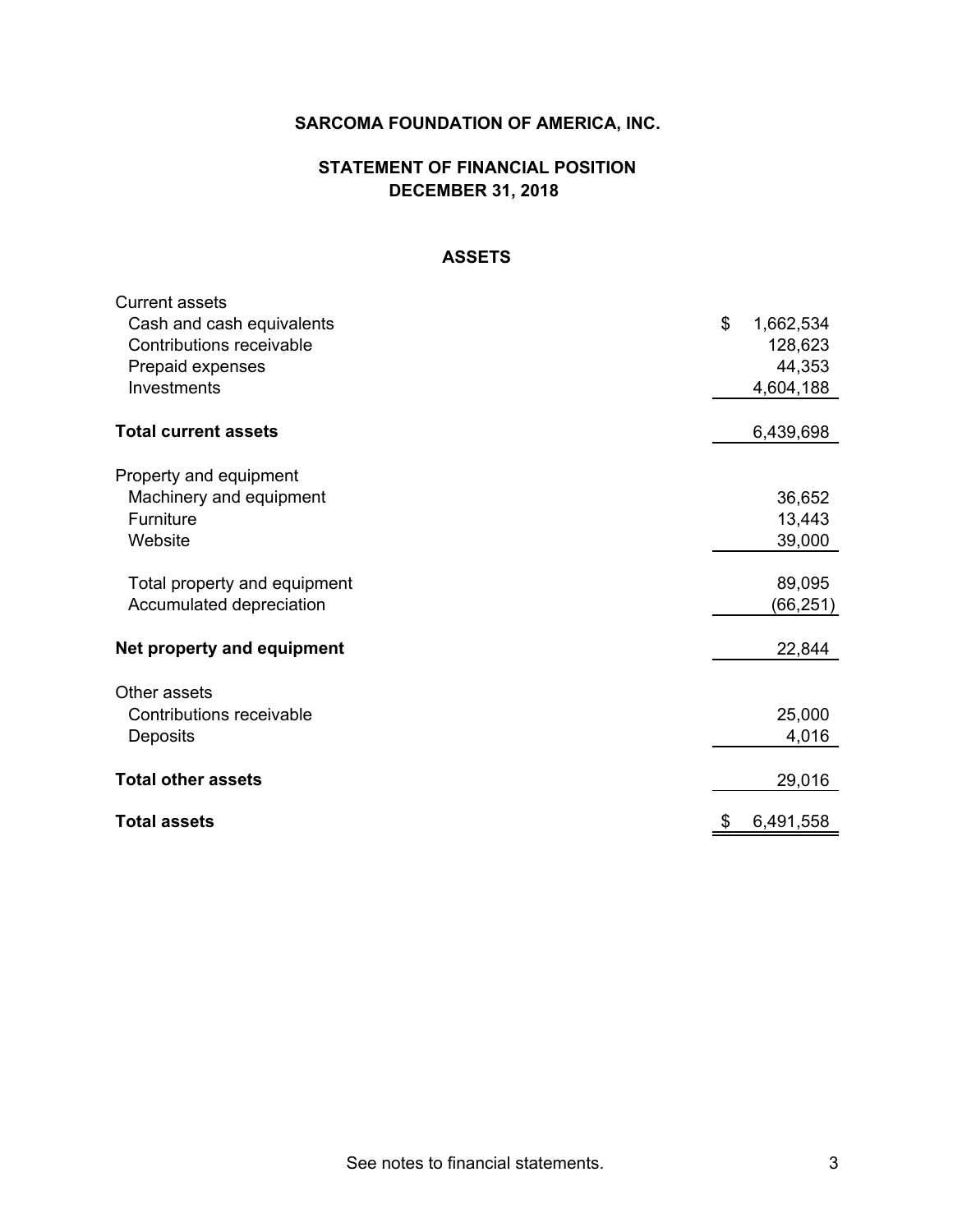# **STATEMENT OF FINANCIAL POSITION (CONTINUED) DECEMBER 31, 2018**

# **LIABILITIES AND NET ASSETS**

| <b>Current liabilities</b>              |               |
|-----------------------------------------|---------------|
| Grants payable                          | \$<br>528,168 |
| Accrued expenses                        | 131,648       |
| Accounts payable                        | 40,508        |
| <b>Total liabilities</b>                | 700,324       |
| Net assets                              |               |
| Without donor restrictions              |               |
| Designated by the board                 | 894,804       |
| Designated by the board for endowment   | 166,496       |
|                                         |               |
| Total designated by the board           | 1,061,300     |
| Undesignated                            | 1,749,249     |
|                                         |               |
| Total without donor restrictions        | 2,810,549     |
| With donor restrictions                 | 2,980,685     |
| <b>Total net assets</b>                 | 5,791,234     |
|                                         |               |
| <b>Total liabilities and net assets</b> | 6,491,558     |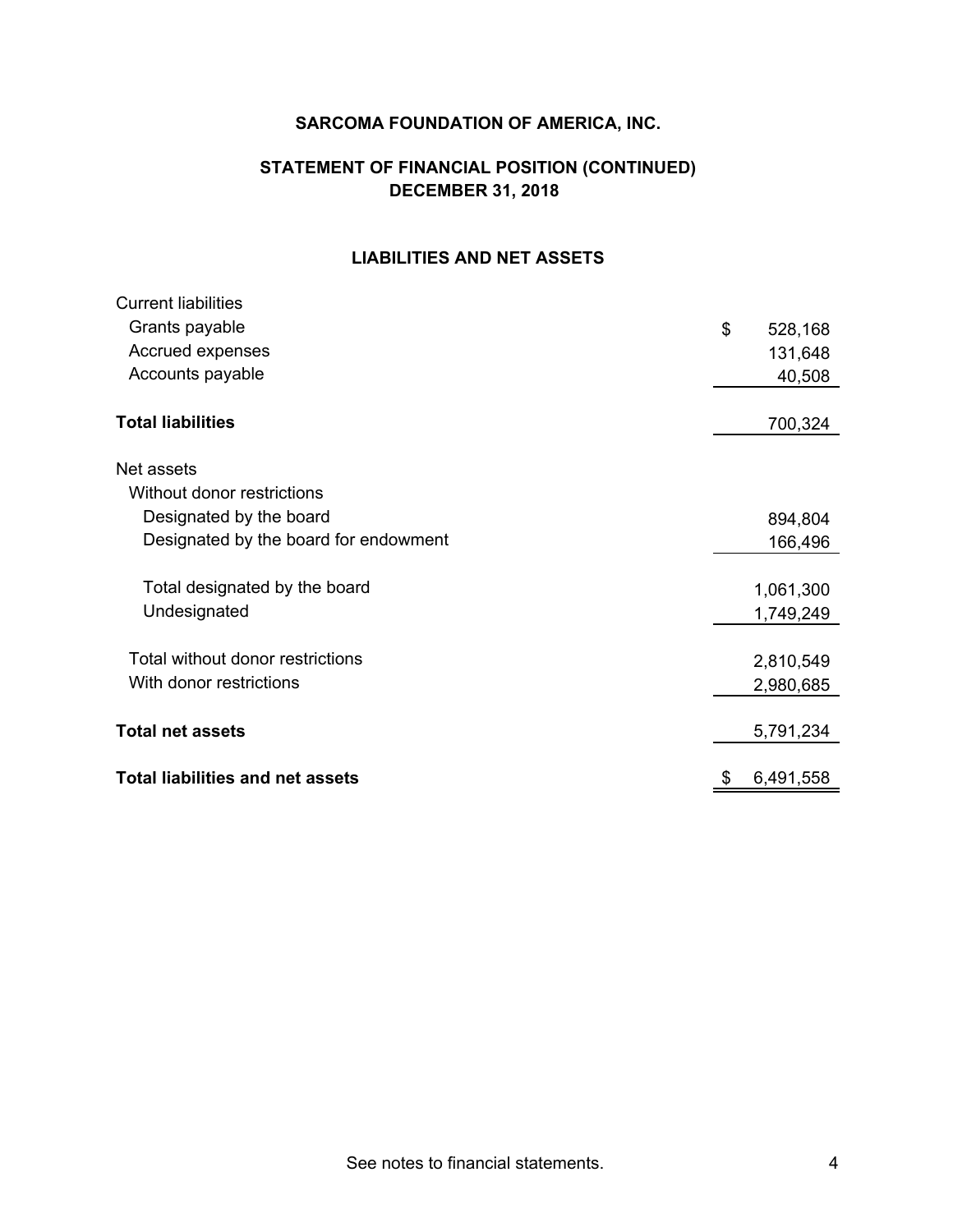# **STATEMENT OF ACTIVITIES AND CHANGES IN NET ASSETS YEAR ENDED DECEMBER 31, 2018**

|                                | <b>Without Donor</b> |                     | <b>With Donor</b> |                     |    |              |
|--------------------------------|----------------------|---------------------|-------------------|---------------------|----|--------------|
|                                |                      | <b>Restrictions</b> |                   | <b>Restrictions</b> |    | <b>Total</b> |
| <b>Revenues</b>                |                      |                     |                   |                     |    |              |
| Grants and contributions       | \$                   | 1,043,791           | \$                | 55,317              | \$ | 1,099,108    |
| Special events, less direct    |                      |                     |                   |                     |    |              |
| benefit to donors of \$434,410 |                      | 1,661,885           |                   | 25,000              |    | 1,686,885    |
| Investment loss, net           |                      | (134, 139)          |                   | (3, 430)            |    | (137, 569)   |
| Other revenue                  |                      | 78,258              |                   |                     |    | 78,258       |
| Net assets released from       |                      |                     |                   |                     |    |              |
| restrictions                   |                      | 456,846             |                   | (456, 846)          |    |              |
| <b>Total revenues</b>          |                      | 3,106,641           |                   | (379, 959)          |    | 2,726,682    |
| <b>Expenses</b>                |                      |                     |                   |                     |    |              |
| Program services               |                      | 2,121,655           |                   |                     |    | 2,121,655    |
| Management and general         |                      | 316,480             |                   |                     |    | 316,480      |
| Fundraising                    |                      | 338,822             |                   |                     |    | 338,822      |
| <b>Total expenses</b>          |                      | 2,776,957           |                   |                     |    | 2,776,957    |
| <b>Change in net assets</b>    |                      | 329,684             |                   | (379, 959)          |    | (50, 275)    |
| Net assets, beginning of year  |                      | 2,480,865           |                   | 3,360,644           |    | 5,841,509    |
| Net assets, end of year        | \$                   | 2,810,549           | \$                | 2,980,685           | \$ | 5,791,234    |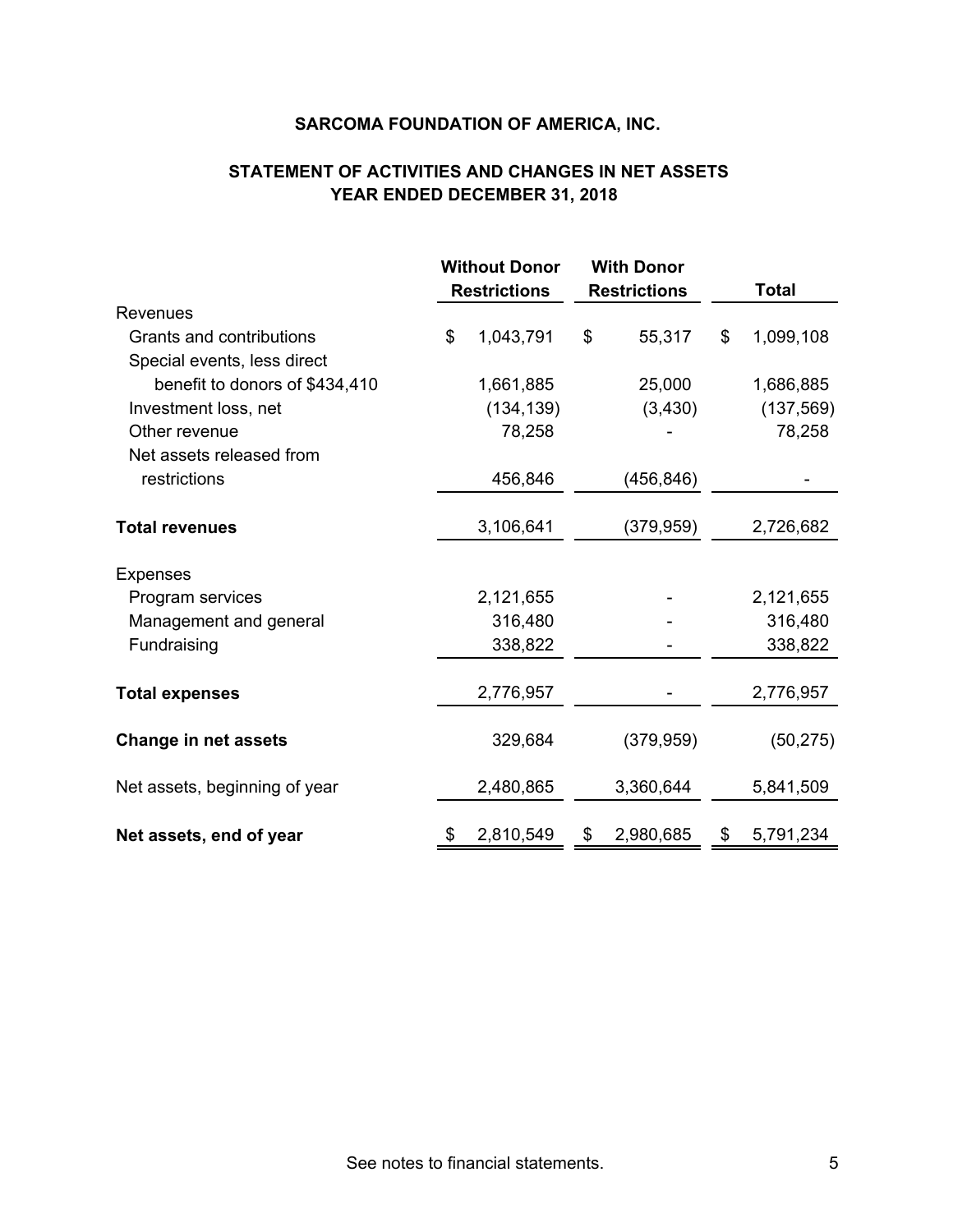#### **YEAR ENDED DECEMBER 31, 2018 STATEMENT OF FUNCTIONAL EXPENSES**

|                                     |                 | <b>Management</b> |                    |                 |
|-------------------------------------|-----------------|-------------------|--------------------|-----------------|
|                                     | Program         | and               |                    |                 |
|                                     | <b>Services</b> | General           | <b>Fundraising</b> | <b>Total</b>    |
|                                     |                 |                   |                    |                 |
| Grants                              | 1,403,168<br>\$ | \$                | \$                 | 1,403,168<br>\$ |
| Payroll, payroll taxes and benefits | 317,962         | 132,705           | 57,197             | 507,864         |
| Professional fees                   | 133,720         | 100,140           | 82,069             | 315,929         |
| Special events                      |                 |                   | 106,862            | 106,862         |
| Printing and reproduction           | 3,930           | 2,392             | 67,929             | 74,251          |
| Telephone and internet              | 55,806          | 5,430             | 2,340              | 63,576          |
| Office expense                      | 36,605          | 10,097            | 4,352              | 51,054          |
| <b>Promotional materials</b>        | 37,951          | 6,572             | 2,832              | 47,355          |
| Occupancy                           | 28,192          | 11,767            | 5,071              | 45,030          |
| Software                            | 20,090          | 8,384             | 3,614              | 32,088          |
| Travel                              | 22,001          | 9,615             |                    | 31,616          |
| Depreciation                        | 18,800          | 7,846             | 3,382              | 30,028          |
| Conferences and meetings            | 4,440           | 12,656            |                    | 17,096          |
| Dues and subscriptions              | 12,050          | 1,513             |                    | 13,563          |
| <b>Registration fees</b>            | 8,249           | 3,443             | 1,484              | 13,176          |
| Registry                            | 9,299           |                   |                    | 9,299           |
| Repairs and maintenance             | 5,136           | 2,144             | 924                | 8,204           |
| Insurance                           | 4,256           | 1,776             | 766                | 6,798           |
|                                     |                 |                   |                    |                 |
| Total expenses                      | 2,121,655       | 316,480<br>S      | 338,822<br>S.      | 2,776,957<br>S  |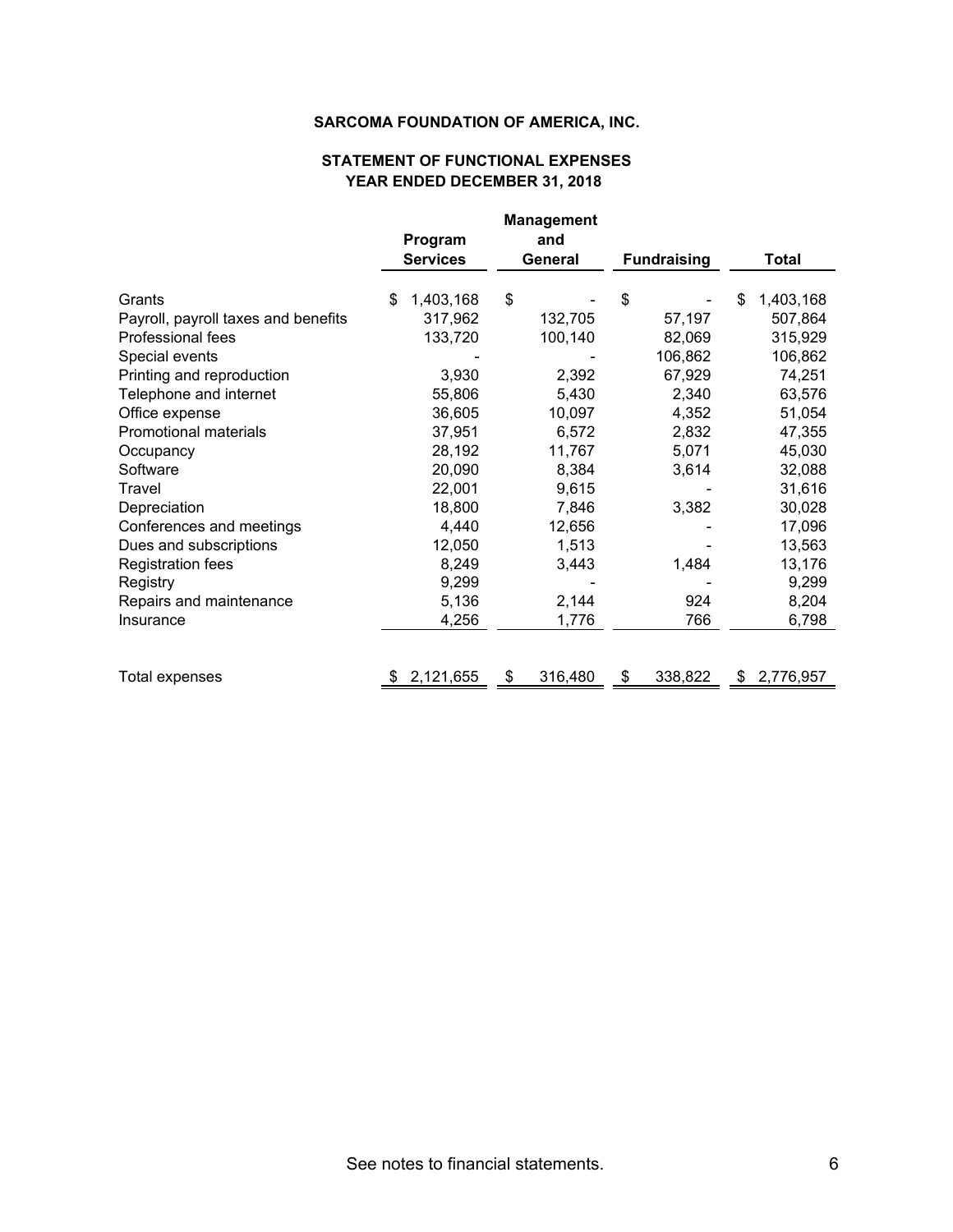# **STATEMENT OF CASH FLOWS YEAR ENDED DECEMBER 31, 2018**

| Cash flows from operating activities              |                 |
|---------------------------------------------------|-----------------|
| Changes in net assets                             | \$<br>(50, 275) |
| Adjustments to reconcile changes in net assets to |                 |
| cash provided by operating activities             |                 |
| Realized and unrealized loss on investments       | 233,718         |
| Depreciation                                      | 30,028          |
| Net change in:                                    |                 |
| Contributions receivable                          | 75,358          |
| Prepaid expenses                                  | 24,119          |
| Deposits                                          | 930             |
| Grants payable                                    | 90,554          |
| Accrued expenses                                  | 101,364         |
| Accounts payable                                  | (12, 432)       |
| Deferred revenue                                  | (6,200)         |
| Net cash provided by operating activities         | 487,164         |
| Cash flows from investing activities              |                 |
| Purchase of property and equipment                | (8,632)         |
| Purchase of investments                           | (849, 946)      |
| Proceeds from sale of investments                 | 427,263         |
| Net cash used in investing activities             | (431, 315)      |
| Net increase in cash                              | 55,849          |
| Cash and cash equivalents, beginning of year      | 1,606,685       |
| Cash and cash equivalents, end of year            | \$<br>1,662,534 |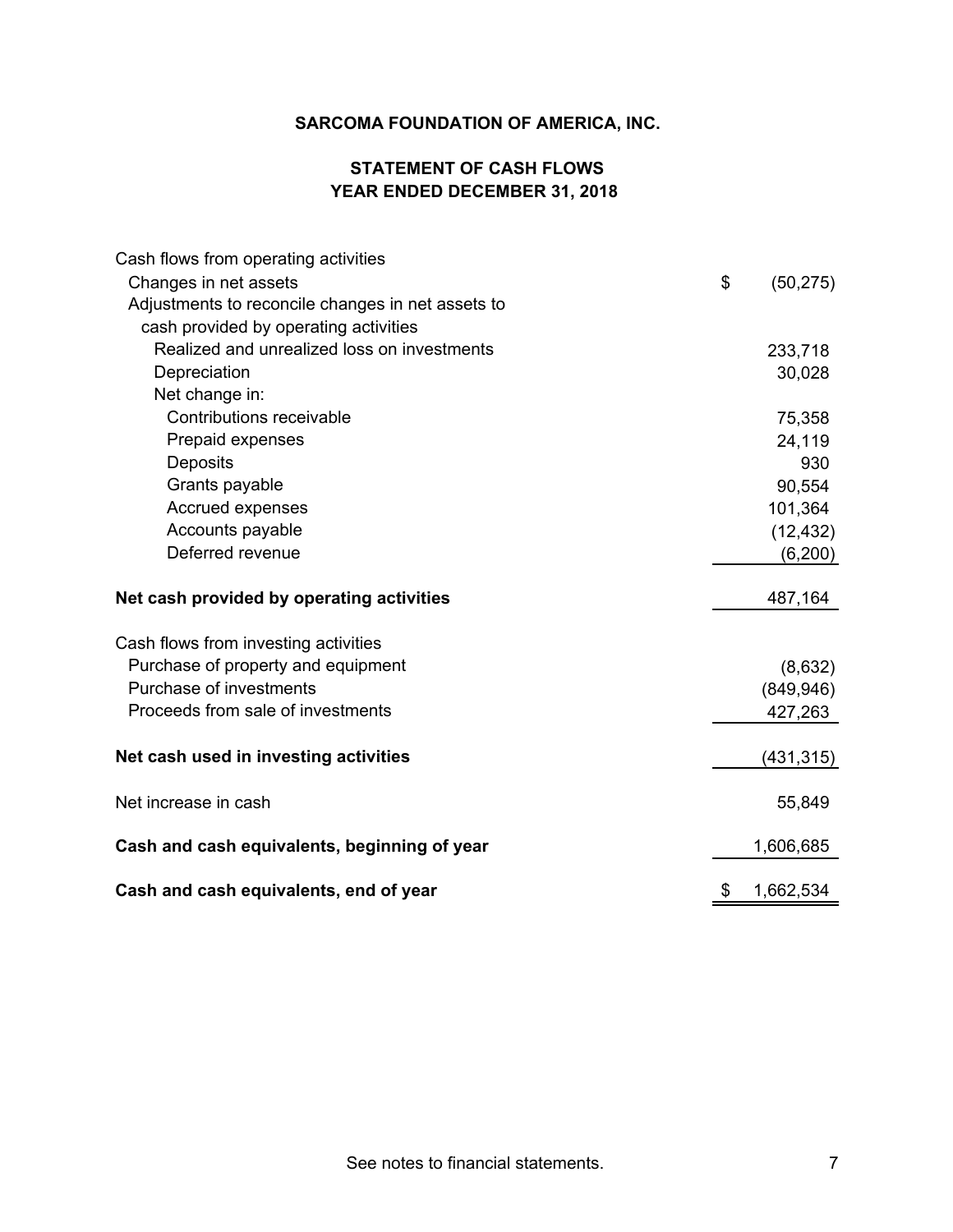# **NOTES TO FINANCIAL STATEMENTS YEAR ENDED DECEMBER 31, 2018**

#### **1. Organization and summary of significant accounting policies**

#### **Organization**

Sarcoma Foundation of America, Inc. (the Organization) was incorporated on August 10, 2000, under the laws of the State of Maryland. The Organization has been approved for tax exempt status under Section 501(c)(3) of the internal Revenue Code.

The mission of Sarcoma Foundation of America, Inc. is to advocate for sarcoma patients by funding research and by increasing awareness about the disease. The organization raises money to privately fund grants for sarcoma researchers and conducts education and advocacy efforts on behalf of sarcoma patients.

#### **Basis of accounting**

The financial statements have been prepared on the accrual basis of accounting. Accordingly, revenues are recognized when earned and expenses are recognized when obligations are incurred.

#### **Basis of presentation**

The Organization reports information regarding its financial position and activities according to two classes of net assets: net assets without donor restrictions and net assets with donor restrictions.

Net assets, revenues, gains and loses are classified based on the existence or absence of donorimposed restrictions. Accordingly, net assets and changes therein are classified and reported as follows:

*Net assets without donor restrictions* – Net assets available for use in general operations and not subject to donor restrictions.

*Net assets with donor restrictions* – Net assets subject to donor-imposed restrictions. Some donorimposed restrictions are temporary in nature, such as those that will be met by the passage of time or other events specified by the donor. Other donor-imposed restrictions are perpetual in nature, where the donor stipulates that resources be maintained in perpetuity. The Organization reports contributions restricted by donors as increases in net assets without donor restrictions if the restrictions expire (that is, when a stipulated time restriction ends or purpose restriction is accomplished) in the reporting period in which the revenue is recognized. All other donor-restricted contributions are reported as increases in net assets with donor restrictions, depending on the nature of the restrictions. When a restriction expires, net assets with donor restrictions are reclassified to net assets without donor restrictions and reported in the statements of activities as net assets released from restrictions.

#### **Cash and cash equivalents**

Cash equivalents are defined as highly-liquid short-term debt instruments whose maturity dates do not extend past three months from the original date of purchase. As of December 31, 2018, the organization held \$619,594 of such investments.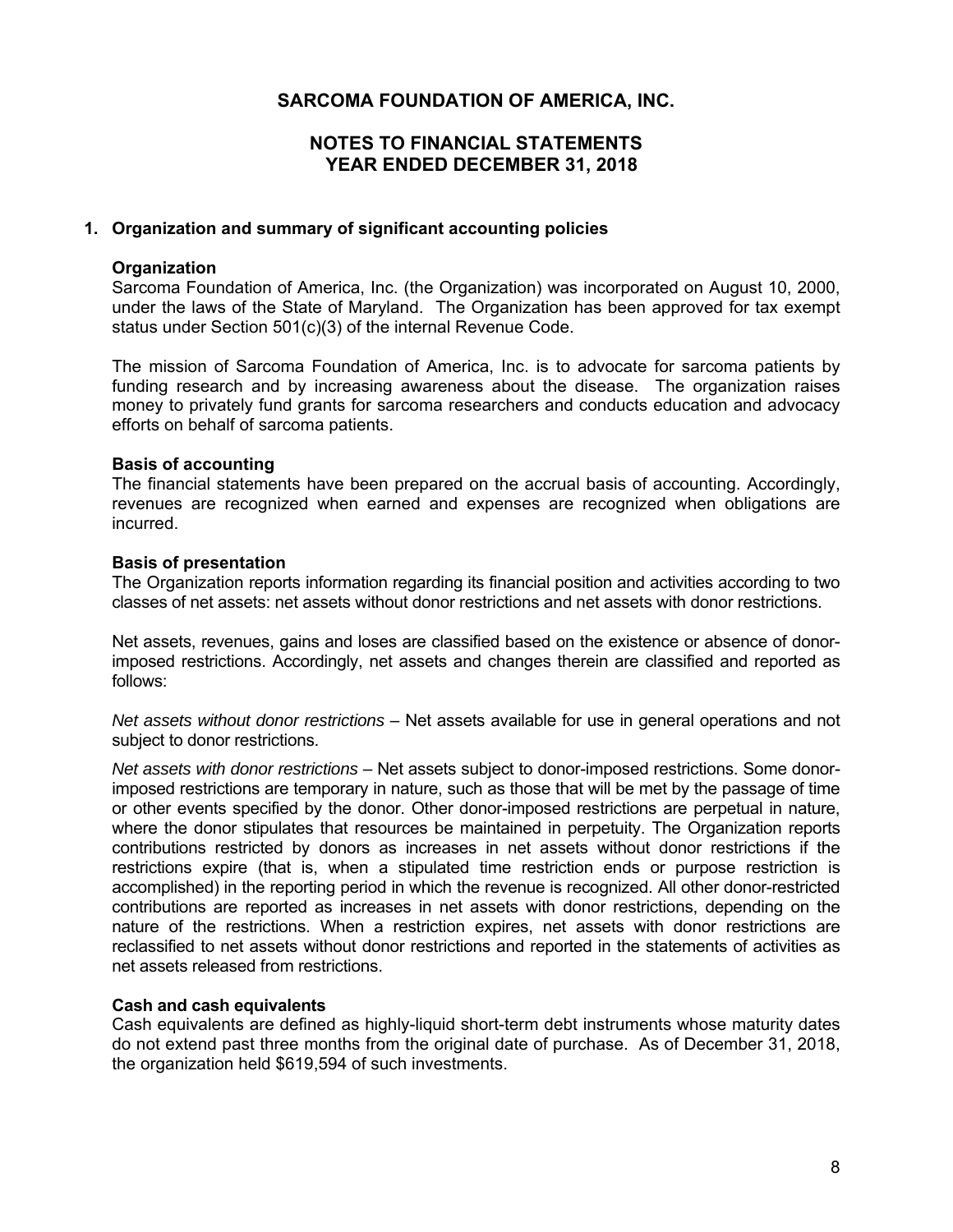# **NOTES TO FINANCIAL STATEMENTS YEAR ENDED DECEMBER 31, 2018**

#### **1. Organization and summary of significant accounting policies (continued)**

#### **Financial risk**

The Organization maintains its cash in bank deposit accounts which at times may exceed federally insured limits. The Organization has not experienced any losses on such accounts and believes it is not exposed to any significant financial risk on cash. Amounts in excess of federally insured limits at December 31, 2018 approximated \$621,000.

The Organization invests in professionally managed portfolios that contain various investment securities. Such investments are exposed to various market risks, such as interest rate, market, and credit. Due to the level of risk associated with such investments and the level of uncertainty related to changes in the value of such investments, it is at least reasonably possible that changes in risks in the near term would materially affect investment balances and the amount reported in the financial statements.

#### **Contributions receivable and allowance for doubtful accounts**

Contributions receivables are carried at their original amount less an estimate for doubtful accounts based on review of all outstanding amounts on a monthly basis. Management determines the allowance for doubtful accounts by identifying troubled accounts and by using the historical experience applied to an aging of accounts. Receivables are written off when deemed uncollectable. Recoveries of receivables previously written off are recorded when received. Management believes all receivables as of December 31, 2018, are fully collectible. Contributions receivable reported as non-current are collectible in one to five years.

#### **Investments**

Investments are carried at fair value as of the date of the statement of financial position, which may differ from the amount ultimately realized at the time of sale. Realized and unrealized gains and losses are reflected in the statement of activities.

#### **Property and equipment**

All purchases of property and equipment in excess of \$500 are capitalized at cost and depreciated using the straight-line method over their estimated useful lives ranging from three to seven years. Costs of repairs and maintenance are expensed as incurred.

#### **Endowment funds**

The Organization follows FASB ASC 958 relating to endowments. Management has determined that the Organization's funds with donor-imposed restrictions, and funds designated by the Board of Directors, meet the definition of endowment funds under the Uniform Prudent Management of Institutional Funds Act (UPMIFA) and FASB ASC 958.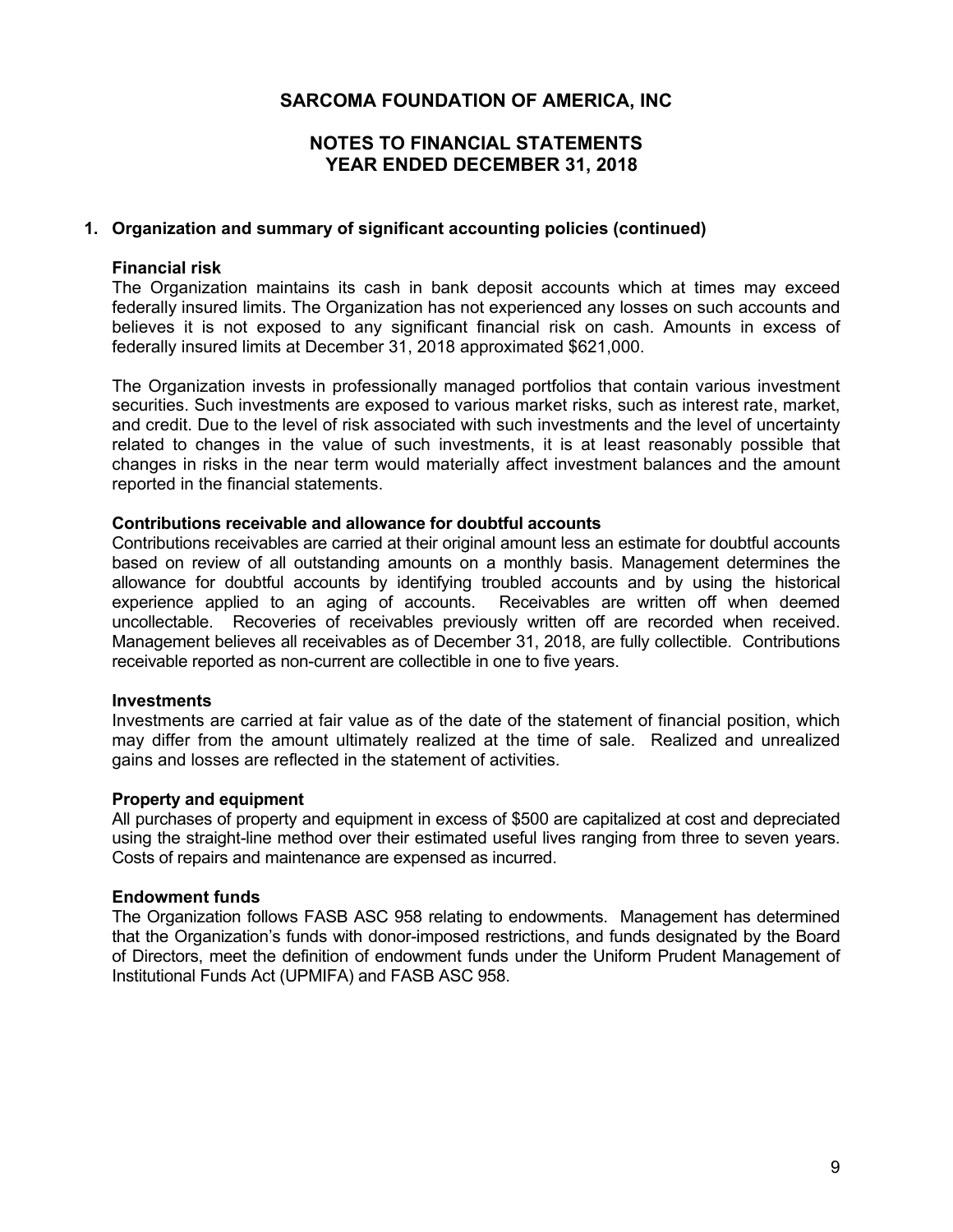# **NOTES TO FINANCIAL STATEMENTS YEAR ENDED DECEMBER 31, 2018**

#### **1. Organization and summary of significant accounting policies (continued)**

#### **Revenue recognition**

Revenue is recognized when earned. Program service fees received in advance are deferred to the applicable period to which they relate. Contributions are recognized when cash, securities or other assets, an unconditional promise to give, or notification of a beneficial interest is received. Conditional promises to give are not recognized until the conditions on which they depend have been substantially met. Donated equipment and materials, if any, are reflected in the accompanying financial statements at their estimated fair values at the date of donation.

#### **Income taxes**

No provision has been made for income taxes, since the Organization has been determined to be exempt from income tax pursuant to Internal Revenue Code (IRC) Section 501(c)(3). There was no unrelated business taxable income during the year.

The Organization adopted the FASB ASC 740-10, *Income Taxes*, which requires an assessment of uncertainty in income taxes and certain financial statement disclosures relating to unrecognized tax benefits. For the year ended December 31, 2018, the Organization has determined that no material uncertain tax positions exist requiring either recognition or disclosure in the financial statements. No returns are currently under examination.

#### **Use of estimates**

The preparation of financial statements in conformity with generally accepted accounting principles requires management to make estimates and assumptions that affect certain reported amounts of assets and liabilities, disclosures of contingent assets and liabilities at the date of the financial statements, and the reported amounts of revenue and expenses during the reporting period. Actual results could differ from those estimates.

#### **Functional allocation of expenses**

The costs of program and supporting services activities have been summarized on a functional basis in the statements of activities. The statement of functional expenses present the natural classification detail of expenses by function. Costs that can be identified with a particular program or supporting function are charged directly to that program function. Expenses that are not specifically identified are allocated among programs and supporting services based on management's best estimate of allocation of hours.

#### **Change in accounting principle**

On August 18, 2016, the FASB issued Accounting Standards Update ASU 2016-14, Not-for-Profit Entities (Topic 958) – *Presentation of Financial Statements of Not-for-Profit Entities*. The update addresses the complexity and understandability of net asset classification, deficiencies in information about liquidity and availability of resources, and the lack of consistency in the type of information provided about expenses. The Organization has implemented ASU 2016-14 and has adjusted the presentation in these financial statements accordingly.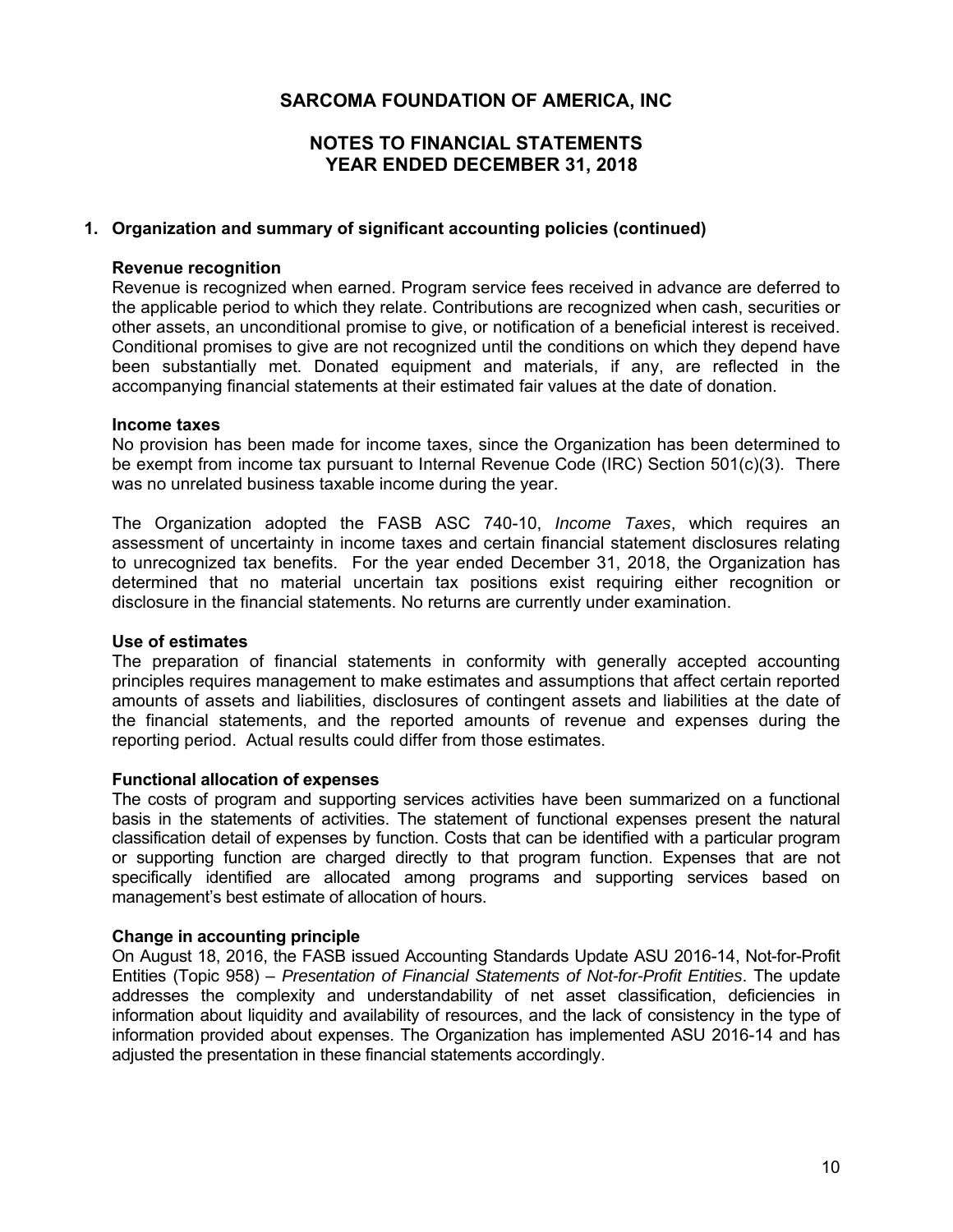## **NOTES TO FINANCIAL STATEMENTS YEAR ENDED DECEMBER 31, 2018**

#### **1. Organization and summary of significant accounting policies (continued)**

#### **Pending accounting standards**

Effective for its annual financial statements for 2021 and thereafter, the Organization expects to adopt new accounting standards issued by FASB that will require significant changes in accounting for leases under which the Organization is a lessee. Upon adoption, among other effects, the Organization will be required to record assets and liabilities for all operating lease obligations with terms of 12 months or greater. These changes will entail certain retrospective adjustments.

The quantitative effects on the Organization's future financial statements of these changes and related retrospective adjustments have not yet been determined.

#### **2. Liquidity and availability**

Financial assets available for general expenditure, that is, without donor or other restrictions limiting their use, within one year of the statement of financial position date, comprise the following:

| Total assets at year end                           | \$6,491,558 |
|----------------------------------------------------|-------------|
| Less: Prepaid expenses and other assets            | (48, 369)   |
| Property and equipment, net                        | (22, 844)   |
| Net assets with donor restrictions                 | (2,980,685) |
| Net assets with board designations                 | (1,061,300) |
| Financial assets available for general expenditure | \$2,378,360 |

The Organization's working capital and cash flows fluctuate during the year attributable mainly to the timing of annual cash receipts from special events and contributions.

The Organization's endowment funds consist of donor-restricted endowments and funds designated by the board as endowments. Income from donor-restricted endowments is restricted for specific purposes. Income from the board-designated endowment is intended to be used for specific purposes. Donor-restricted endowment funds are not available for general expenditure. Although the Organization does not intend to spend from their board-designated endowment, these amounts could be made available if necessary.

### **3. Investments**

Investments at December 31, 2018, consist of mutual funds, marketable securities and corporate bonds in the amount of \$4,604,188.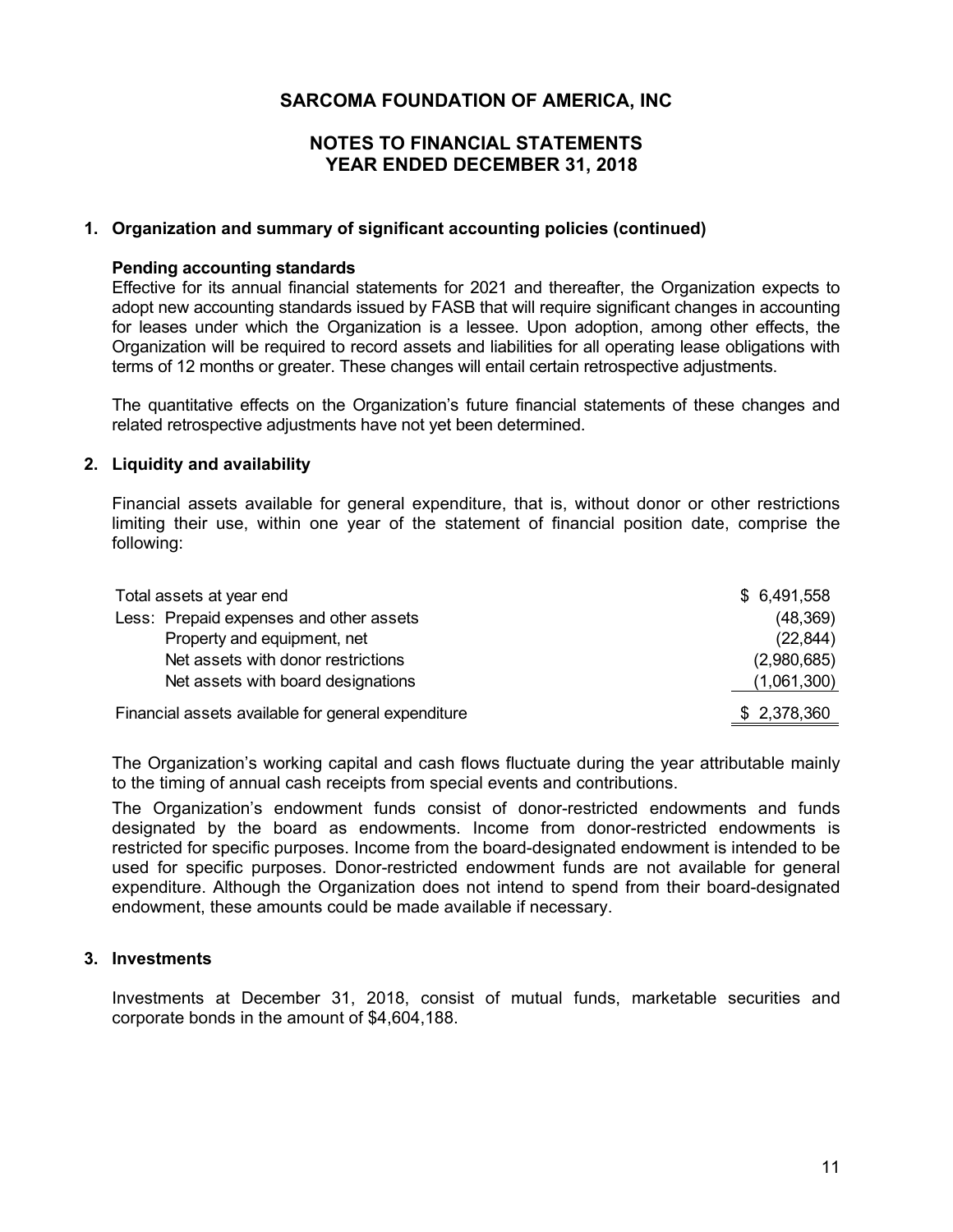## **NOTES TO FINANCIAL STATEMENTS YEAR ENDED DECEMBER 31, 2018**

#### **3. Investments (continued)**

Investment revenues are reported net of related investment expenses in the statement of activities. Investment income consisted of the following for the year ended December 31, 2018:

| Realized and unrealized loss | \$<br>(233,718)  |
|------------------------------|------------------|
| Dividends and interest       | 123.699          |
| Investment fees              | (27, 550)        |
|                              |                  |
| Investment loss, net         | \$<br>(137, 569) |

Return objective and risk parameters: The overall Organization's objective is to earn a longterm, risk-adjusted total rate of return to support the designated programs. The Organization recognizes and accepts that pursuing such a goal involves risk and potential volatility. The Organization targets a diversified asset allocation that places a greater emphasis on mutual funds to achieve its long-term return objectives within prudent risk constraints. The Organization has established a portfolio asset allocation. While the asset allocation can be adjusted from time to time, it is designed to serve for long-time horizons based upon long-term expected returns. The Organization has a preference for simple investment structures which will have lower cost, easier oversight, and less complexity for internal financial management and auditing. Investments are available for sale and have been classified as current assets.

#### **4. Fair value measurements**

The framework for measuring fair value provides a fair value hierarchy that prioritizes the inputs to valuation techniques used to measure fair value. The hierarchy gives the highest priority to unadjusted quoted prices in active markets for identical assets or liabilities (Level 1) and the lowest priority to unobservable inputs (Level 3). Valuation techniques maximize the use of relevant observable inputs and minimize the use of unobservable inputs. The three levels of the fair value hierarchy under FASB ASC 820 are described as follows:

- Level 1 Inputs to the valuation methodology are quoted prices (unadjusted) in active markets for identical assets or liabilities that the Organization can access at the measurement date.
- Level 2 Inputs other than quoted prices included within Level 1 that are observable for the asset or liability, either directly or indirectly, such as:
	- Quoted prices for similar assets or liabilities in active markets
	- Quoted prices for identical or similar assets or liabilities in inactive markets
	- Inputs other than quoted prices that are observable for the asset or liability
	- Inputs that are derived principally from or corroborated by observable market data by correlation or other means.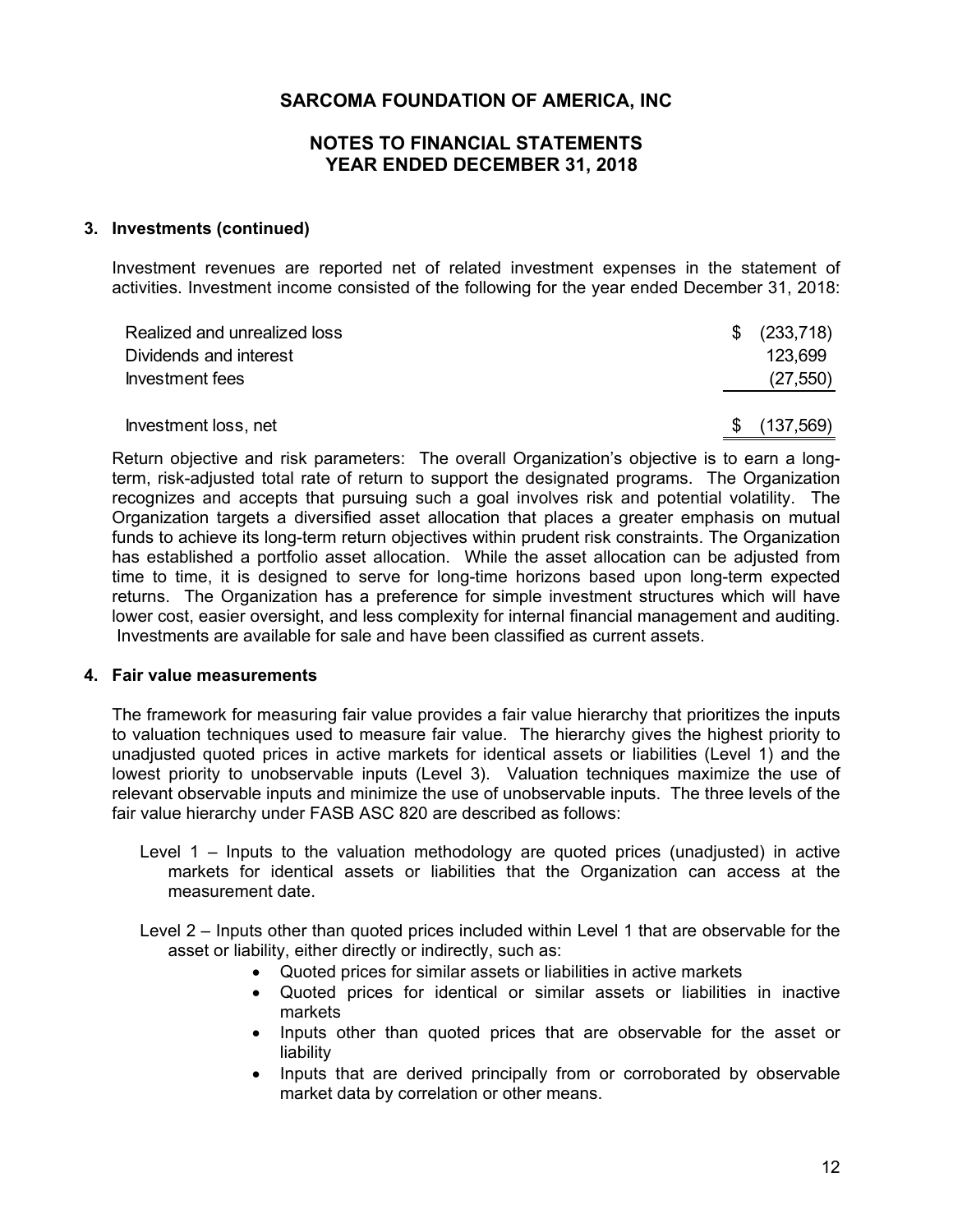## **NOTES TO FINANCIAL STATEMENTS YEAR ENDED DECEMBER 31, 2018**

#### **4. Fair value measurements (continued)**

If the asset or liability has a specified (contractual) term, the Level 2 input must be observable for substantially the full term of the asset or liability.

Level 3 – Inputs that are unobservable inputs for the asset or liability.

The following is a description of the valuation methodologies used for assets measured at fair value. There have been no changes in the methodologies used at December 31, 2018.

*Mutual fund*: Valued at daily closing price as reported by the fund. Mutual funds held by the Organization are open-end mutual funds that are registered with the Securities and Exchange Commission. These funds are required to publish their daily net asset value (NAV) and to transact at that price. The mutual funds held by the Organization are deemed to be actively traded.

*Marketable securities:* Valued at the closing quoted market price.

*Corporate bonds:* Valued at present value of future interest payments and the bond's value upon maturity.

The methods described above may produce a fair value calculation that may not be indicative of net realizable value or reflective of future fair values. Furthermore, while the Organization believes its valuation methods are appropriate and consistent with other market participants, the use of different methodologies or assumptions to determine the fair value of certain financial instruments could result in a different fair value measurement at the reporting date.

The following table sets forth by level, within the fair value hierarchy, the Organization's investments at fair value as of December 31, 2018. Classification within the fair value hierarchy table is based on the lowest level of any input that is significant to the fair value measurement.

|                       |     | Investments at Fair Value as of December 31, 2018 |         |           |         |         |         |  |  |
|-----------------------|-----|---------------------------------------------------|---------|-----------|---------|---------|---------|--|--|
|                       |     | Total                                             | Level 1 |           | Level 2 |         | Level 3 |  |  |
| Mutual funds          | \$  | 3.096.520                                         |         | 3,096,520 | \$      |         |         |  |  |
| Marketable securities |     | 1,266,622                                         |         | 1,266,622 |         |         |         |  |  |
| Corporate bonds       |     | 241,046                                           |         | ۰         |         | 241,046 |         |  |  |
| Total                 | \$. | 4,604,188                                         |         | 4,363,142 | S       | 241,046 | S       |  |  |

For the year ended December 31, 2018, there were no significant transfers between Levels 1, 2, or 3.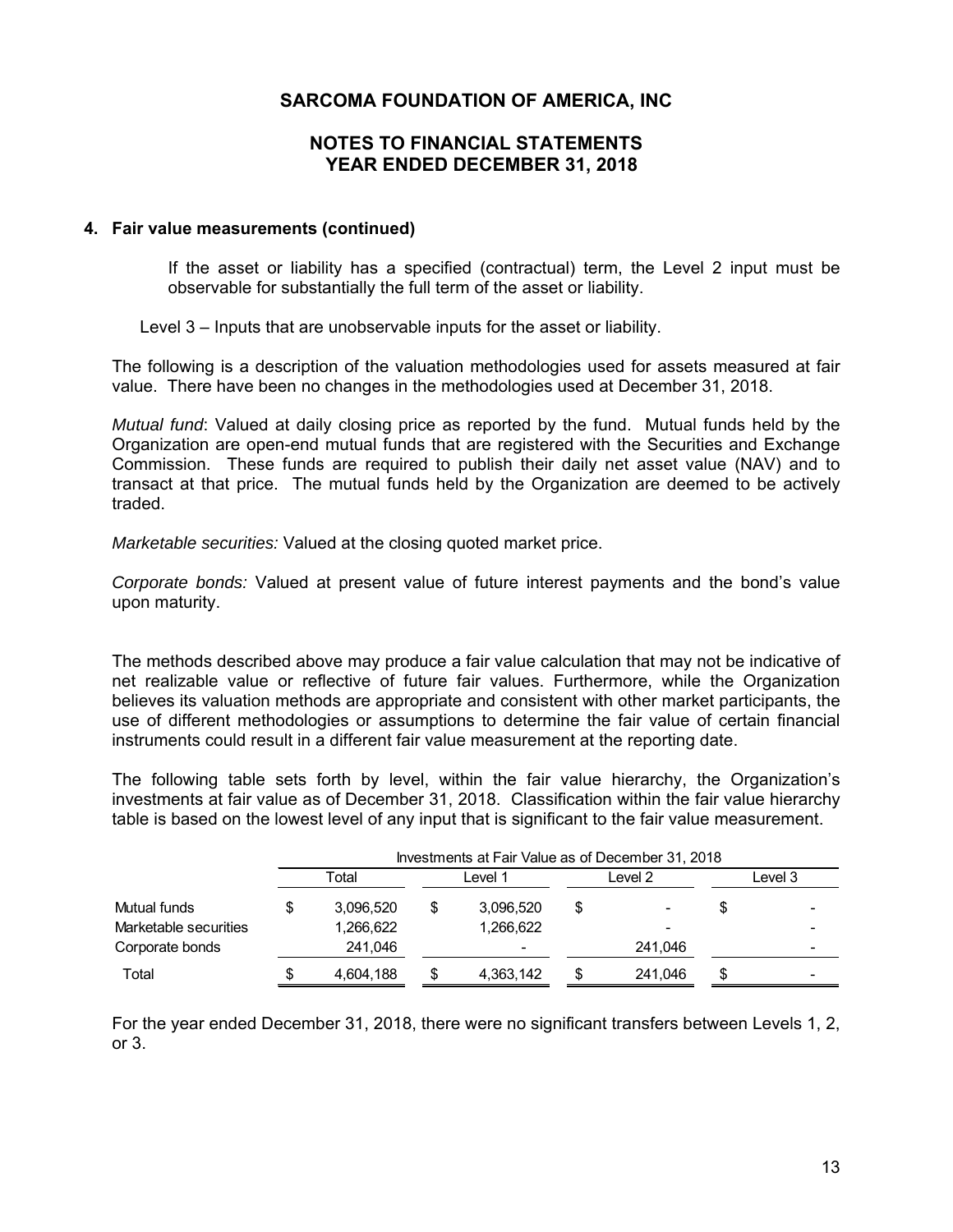# **NOTES TO FINANCIAL STATEMENTS YEAR ENDED DECEMBER 31, 2018**

#### **5. Commitments**

The Organization leases its main facility under a non-cancelable operating lease which extends through April 30, 2019. Rent expense under the operating lease for the year ended December 31, 2018 was \$41,377. Future minimum lease payments under the lease are \$13,669 during the calendar-year 2019.

Subsequent to December 31, 2018, the Organization continued their current operating lease month-to-month before signing a new operating lease to increase the location's square footage. The Organization will continue to pay month-to-month until the new space is substantially completed. Once substantially completed, the lease will be effective for 78 months.

The Organization has committed to the Sarcoma Alliance for Research through Collaboration (SARC) an annual contribution of \$80,000 over a five-year period, beginning in 2019, for a total of \$400,000 to support the Specialized Program in Research Excellence. This grant is contingent upon SARC receiving approval of additional funding from the National Cancer Institute (NCI). Management expects SARC to receive this funding; however, the Organization is not obligated to pay the annual contributions to SARC until SARC has shown they have received approval of the annual NCI funding. At the time the grant was awarded, the President of Sarcoma Foundation of America was a member of the board of directors of SARC, accordingly; this is a related party transaction. As of December 31, 2018, the President of Sarcoma Foundation of America was not on the SARC Board of Directors.

#### **6. Retirement plan**

The Organization has a SIMPLE IRA plan covering all employees that earn over \$5,000 during the plan year. Employees are eligible to make elective deferrals following the date of hire. Employer non-elective contributions are 2% of each participants' eligible compensation up to Internal Revenue Service (IRS) compensation limits. The Organization's non-elective contribution for the year ended December 31, 2018 was \$7,343.

#### **7. Related party transactions**

During 2017, a \$100,000 pledge was made from a related party, of which \$50,000 was collected during 2017. There was no payment received during 2018. The contribution receivable of \$50,000 at December 31, 2018 is expected to be received over a two-year period.

#### **8. Net assets with donor restrictions**

Net assets with donor restrictions include donor-restricted funds and other funds, which are only available for certain program activities. Net assets with donor restrictions were released from restriction during the year ended December 31, 2018, due to the purpose for the restriction being accomplished.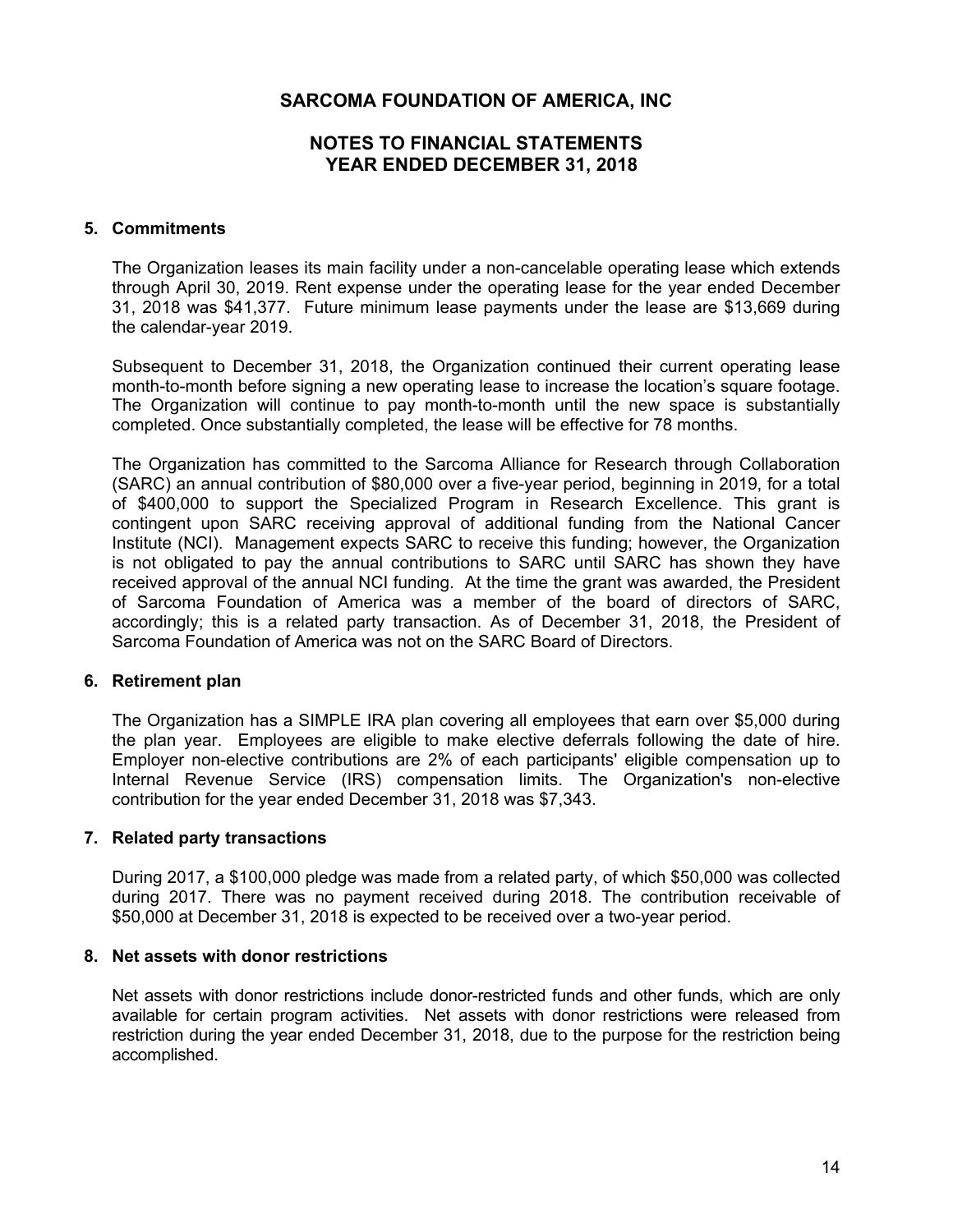# **NOTES TO FINANCIAL STATEMENTS YEAR ENDED DECEMBER 31, 2018**

#### **8. Net assets with donor restrictions (continued)**

Net assets restricted for purpose as of December 31, 2018, are as follows:

| Aronsohn Memorial Fund for ULMS Research            | \$2,413,467 |
|-----------------------------------------------------|-------------|
| Aronsohn Memorial Fund for General Sarcoma Research | 343,483     |
| Donor restricted endowment - corpus                 | 126,378     |
| Donor restricted endowment - investment gain/loss   | (2,643)     |
| Donor restricted endowment - pledge not received    | 50,000      |
| Jay Vernon Jackson Memorial Research Award          | 50,000      |
| Total                                               | \$2,980,685 |

#### **9. Board-designated**

The board has designated reserves for the following purposes as of December 31, 2018:

| STL Cure Sarcoma Research Award Fund              | S | 89,716      |
|---------------------------------------------------|---|-------------|
| RTCS Cure Sarcoma Research Award Fund             |   | 442,292     |
| Spring for Sarcoma Award Fund                     |   | 100,000     |
| <b>Zach Cohen Award Fund</b>                      |   | 162,796     |
| Pittsburgh Cure Sarcoma Research Award Fund       |   | 100,000     |
| Board-designated endowment - corpus               |   | 169,298     |
| Board-designated endowment - investment gain/loss |   | (2,802)     |
| Total                                             |   | \$1,061,300 |

#### **10. Endowment**

The Organization's endowment funds consist of funds established for supporting innovative research proposals whose results could lead to the development of new and better drugs or biologic agents for the treatment of sarcoma. As required by accounting principles generally accepted in the United States of America, net assets associated with endowment funds are classified and reported based on the existence or absence of donor-imposed restrictions.

The Organization's Board has interpreted UPMIFA to mean that the recognition of donated funds as endowment funds applies to temporarily restricted endowments, where the principal is available for expenditure with a prudent annual draw devoted to specific activities or general operations, as specified by the donor. The Organization's Board has also established a board-designated endowment.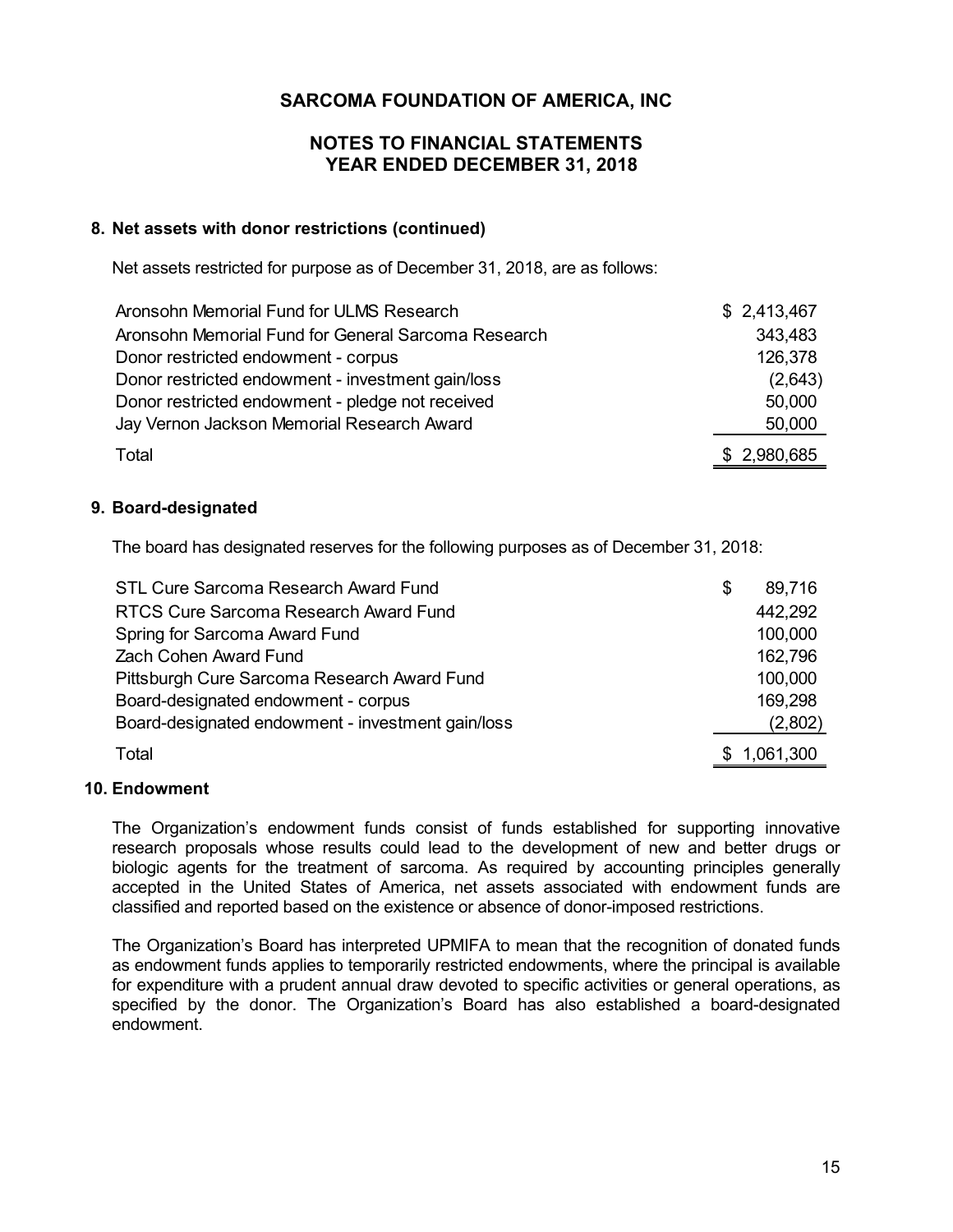## **NOTES TO FINANCIAL STATEMENTS YEAR ENDED DECEMBER 31, 2018**

#### **10. Endowment (continued)**

As a result of this interpretation, the Organization classifies as net assets with donor restrictions the original value of gifts donated to the donor-restricted endowment, the original value of subsequent gifts to the donor-restricted endowment, and accumulations to the donor-restricted endowment made in accordance with the direction of the applicable donor gift instrument at the time the accumulation is added to the fund.

The earnings on the donor-restricted endowment fund is classified as net assets with donor restrictions until those amounts are appropriated for expenditure by the Organization in a manner consistent with the standard of prudence prescribed by UPMIFA. In accordance with UPMIFA, the Organization considers the following factors in making a determination to appropriate or accumulate donor-restricted endowment funds: the duration and preservation of the fund, the purposes of the donor-restricted endowment fund, general economic conditions, the possible effect of inflation and deflation, the expected total return from income and the appreciation of investments, and the other resources of the Organization.

The Organization has a policy of appropriating for distribution when income and earnings from the principal exceed the sum of \$50,000 for research grants. If the income and earnings have not exceeded \$50,000, appropriations may be made for partial grants supplemented with other funding sources. When the total assets of the endowment reach the sum of \$1,000,000, the endowment shall annually distribute a management fee of one percent of the total assets in the endowment. In establishing this policy, the Organization considered the long-term expected return on its investment assets, the nature and duration of the endowment funds, and the possible effects of inflation.

The Organization is authorized to reduce the corpus by the amount of net realized and unrealized losses incurred by the endowment in any year in which there are such losses.

Endowment net asset composition by type of fund:

|                                  | Without donor<br>restrictions |     | With donor<br>restrictions | Total |         |
|----------------------------------|-------------------------------|-----|----------------------------|-------|---------|
| December 31, 2018                |                               |     |                            |       |         |
| Donor-restricted endowment funds | \$                            | \$. | 123,735                    | \$    | 123,735 |
| Board-designated endowment funds | 166,496                       |     |                            |       | 166,496 |
| <b>Total funds</b>               | 166,496                       |     | 123,735                    |       | 290,231 |